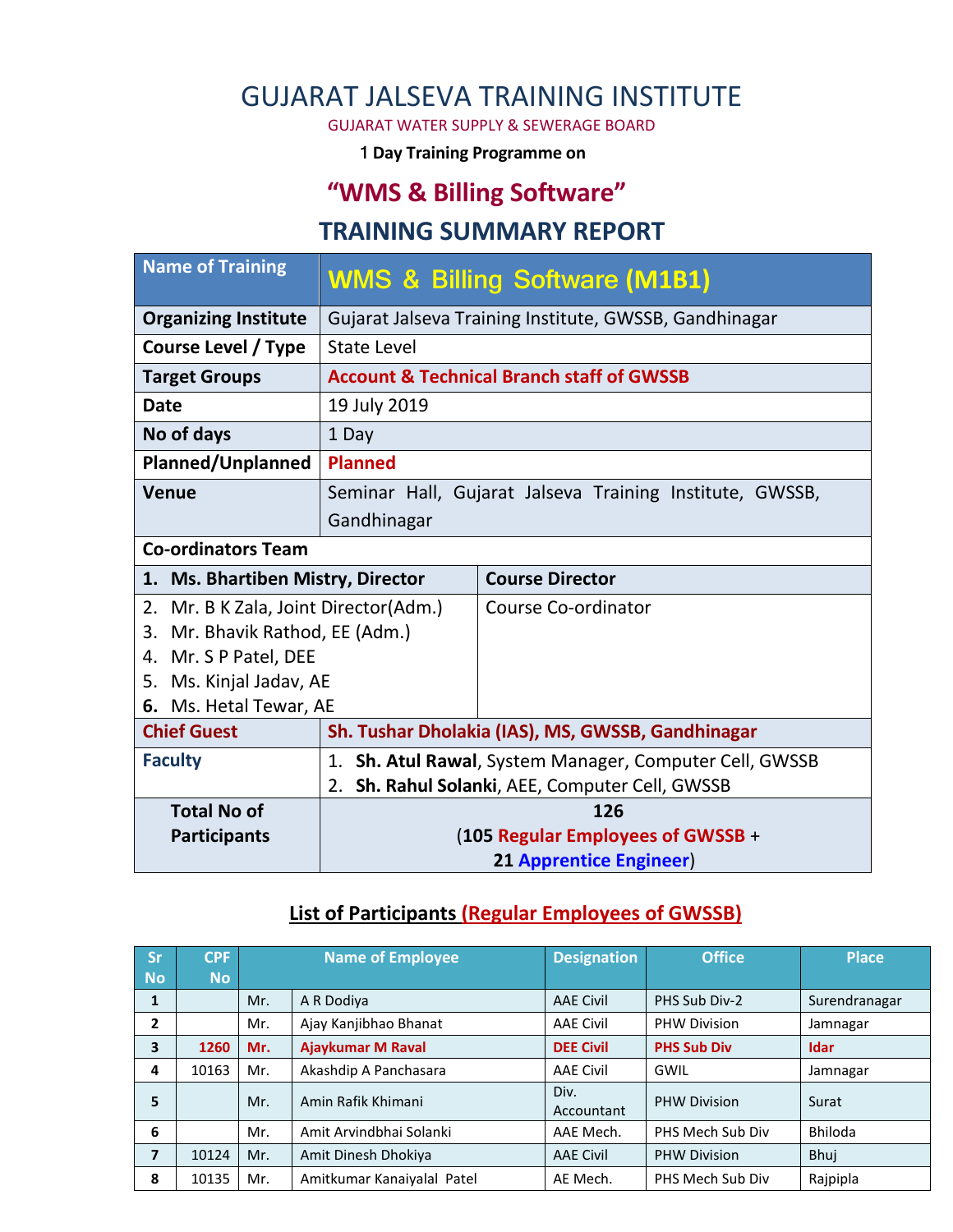| 9  | 10188 | Mr.   | Anil Narotambhai Prajapati      | <b>AE Civil</b>           | PH Circle           | Palanpur       |
|----|-------|-------|---------------------------------|---------------------------|---------------------|----------------|
| 10 |       | Miss. | Anjani Prafulbhai Mehta         | <b>AAE Civil</b>          | PHS Sub Div         | Dabhoi         |
| 11 | 10617 | Mr.   | Ankit Dahyabhai Patel           | AAE Mech.                 | PHS Mech Sub Div    | Patan          |
| 12 | 3078  | Mr.   | Ashok Kantilal Parmar           | Div.<br>Accountant        | <b>PHW Division</b> | Dahod          |
| 13 |       | Miss. | Avani Bhailalbhai Patel         | <b>AAE Civil</b>          | PHS Sub Div         | Viramgam       |
| 14 |       | Mr.   | <b>Bhargav B Patel</b>          | Sen.<br>Manager           | GWII                | Surendranagar  |
| 15 |       | Miss. | Bhumika Nareshbhai Kuntar       | AAE Mech.                 | GWIL                | Gandhinagar    |
| 16 | 10187 | Miss. | Bijal Bharatbhai Panchal        | <b>AE Civil</b>           | PH Dharoi Div       | Mehsana        |
| 17 |       | Miss. | Charmi M Trivedi                | <b>AAE Civil</b>          | PHS Sub Div         | <b>Bhiloda</b> |
| 18 | 10684 | Mr.   | Chirag Rameshbhai Valand        | AAE Mech.                 | PHS Mech Sub Div    | Viramgam       |
| 19 | 10503 | Mr.   | Daxeshkumar Lalitbhai Prajapati | <b>AE Civil</b>           | <b>PHW Division</b> | Chhotaudepur   |
| 20 |       | Mr.   | Devabhai Havlabhai Sangada      | AAE Mech.                 | <b>PHMS Div</b>     | Limkheda       |
| 21 |       | Mr.   | Devyang Hashmukhbhai Panchal    | <b>AAE Civil</b>          | PHS Sub Div         | Dhandhuka      |
| 22 |       | Miss. | Dhara Rajnikant Patel           | <b>AAE Civil</b>          | PHS Sub Div         | Dhanera        |
| 23 |       | Mr.   | Dharmendrasinh R Rana           | Asst.<br>Manager<br>Civil | GWIL                | Gandhinagar    |
| 24 | 8786  | Mr.   | Dipak Motibhai Makawana         | Junior Clerk              | PHW Division        | Rajkot         |
| 25 |       | Miss. | Dipika Jayeshbhai Patel         | <b>AAE Civil</b>          | <b>PHW Division</b> | Valsad         |
| 26 |       | Miss. | Dipika Jigneshbhai Patel        | AAE Mech.                 | PHS Sub Div         | Navsari        |
| 27 |       | Miss. | Divya A Vasava                  | <b>AAE Civil</b>          | PHS Sub Div         | Rajpipla       |
| 28 | 10401 | Mr.   | Gautam N Patel                  | <b>AE Civil</b>           | PHS Sub Div         | Bavla          |
| 29 |       | Mr.   | Harkishanbhai Ishwarlal Patel   | <b>AAE Civil</b>          | PHS Sub Div         | Sidhpur        |
| 30 | 3728  | Mr.   | Harnathbhai Mathurbhai Rathva   | Senior Clerk              | PH Circle           | Vadodara       |
| 31 |       | Miss. | Harshika V Patel                | AAE Mech.                 | <b>PHMS Div</b>     | Surat          |
| 32 |       | Mr.   | Harshilkumar Senabhai Bariya    | <b>AAE Civil</b>          | <b>PHW Division</b> | Dahod          |
| 33 | 10616 | Miss. | Hiral Rashikbhai Joshi          | <b>AAE Civil</b>          | PHS Sub Div         | Ahmedabad      |
| 34 |       | Mr.   | Hitesh Hargivandas Dangi        | Dy<br>Accountant          | PHW Mech Division   | Gandhinagar    |
| 35 | 9869  | Mr.   | Hitesh Ravjibhai Patel          | Senior Clerk              | Zone-1              | Valsad         |
| 36 |       | Mr.   | Jagdish Lavjibhai Chauhan       | <b>DEE Civil</b>          | <b>PH Circle</b>    | Rajkot         |
| 37 | 10286 | Miss. | Janki Hemant Vyas               | <b>AE Civil</b>           | <b>PHW Division</b> | Vadodara       |
| 38 | 10117 | Mr.   | Jayeshkumar Chandubhai Bhoi     | <b>AE Civil</b>           | PHS Sub Div         | Khedbhrahma    |
| 39 | 10213 | Mr.   | Jaykumar Sashikantbhai Patel    | <b>AE Civil</b>           | PHS Sub Div-1       | Surendranagar  |
| 40 | 9012  | Mr.   | Jignesh Bhagvatlal Jadav        | AAE Mech.                 | PHMS Div            | Lunawada       |
| 41 |       | Mr.   | Jignesh Vallabhbhai Devganiya   | AAE Mech.                 | <b>PHMS Div</b>     | Bhuj           |
| 42 |       | Mrs.  | Jigneshaben Riddhesh Vasadia    | Dy<br>Accountant          | <b>PHW Division</b> | Navsari        |
| 43 |       | Mr.   | Jitendra Somalal Malavi         | AAE Mech.                 | PHS Sub Div         | Palanpur       |
| 44 | 10207 | Mr.   | Kamlesh Dhirubhai Patel         | AAE Mech.                 | PHMS Div            | Dharampur      |
| 45 |       | Mr.   | Kantilal Babaldas Oza           | <b>AAE Civil</b>          | PH Dharoi Sub Div   | Unjha          |
| 46 | 10139 | Mr.   | Kaushik Jivanbhai Chaudhari     | <b>AAE Civil</b>          | <b>PHW Division</b> | Vyara          |
| 47 | 9697  | Mr.   | Kaushikkumar Sumanbhai Patel    | Senior Clerk              | PHMS Div            | Valsad         |
| 48 |       | Miss. | Khushbu Maheshbhai Hirvaniya    | <b>AAE Civil</b>          | PHS Sub Div-1       | Rapar          |
| 49 |       | Miss. | Kinjalben Rameshbhai Patel      | <b>AAE Civil</b>          | PHS Sub Div         | Tharad         |
| 50 | 4287  | Mr.   | Kiritkumar Balubhai Raj         | Dy<br>Accountant          | PH Circle           | Vadodara       |
| 51 |       | Mr.   | Kishan Jerambhai Chadotara      | AAE Mech.                 | PHMS Div            | <b>Bhachau</b> |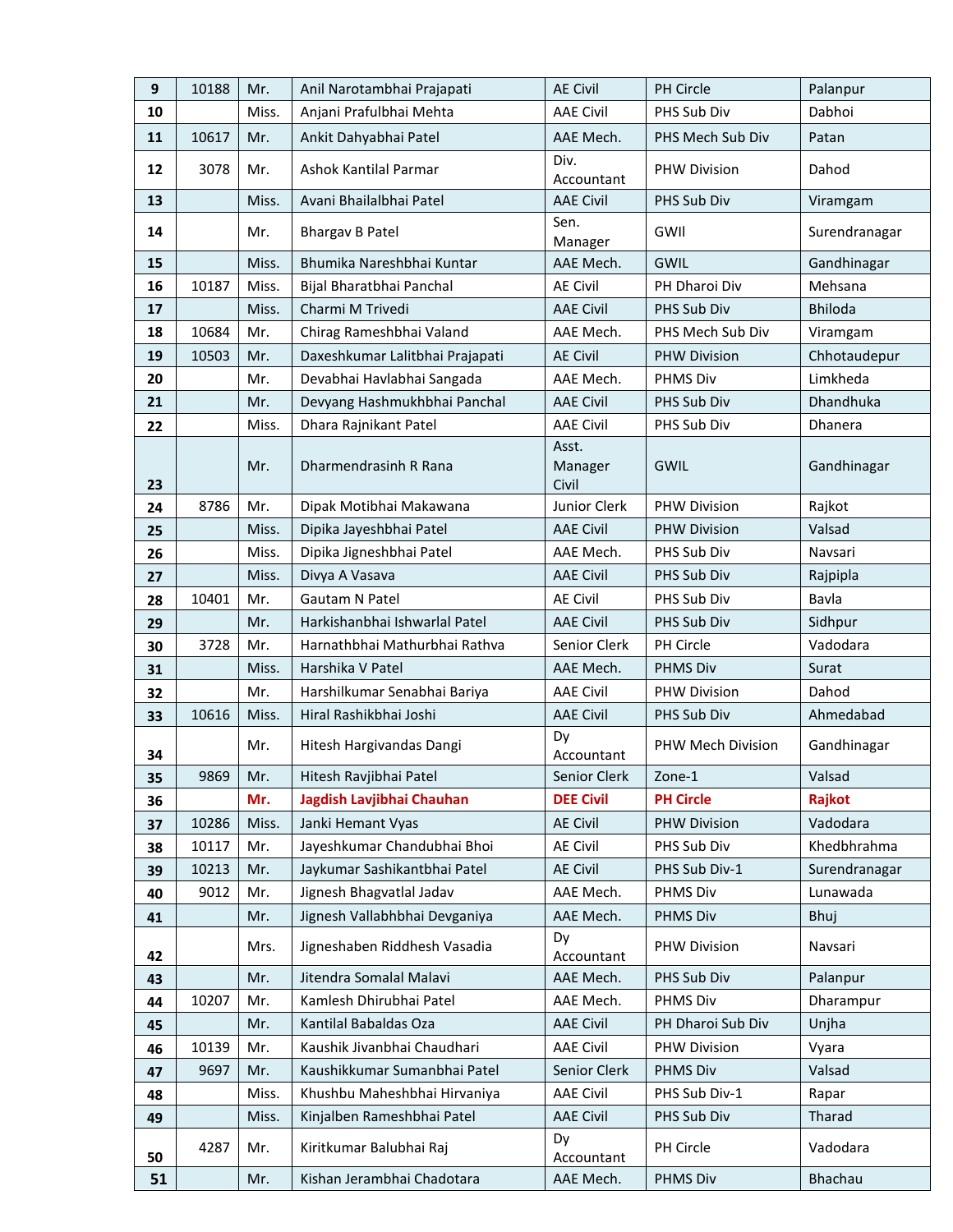| 52 |       | Mr.   | Krunal Govindbhai Prajapati      | AAE Mech.            | <b>GWIL</b>                              | Anjar           |
|----|-------|-------|----------------------------------|----------------------|------------------------------------------|-----------------|
| 53 |       | Mrs.  | Krupali Ashokbhai Raval          | <b>AE Civil</b>      | <b>PHW Division</b>                      | Nadiad          |
| 54 | 10400 | Mr.   | Lalabhai Surmabhai Vagadiya      | <b>AAE Civil</b>     | PHS Sub Div                              | Lunawada        |
| 55 | 9305  | Mr.   | Lalit Rasikbhai Damor            | AAE Mech.            | PHMD                                     | Godhra          |
| 56 |       | Miss. | Madhuri H Dangi                  | <b>AAE Civil</b>     | Limbdi<br>PHS Sub Div<br>(Surendranagar) |                 |
| 57 |       | Mr.   | Mahesh Mafatlal Patel            | <b>AAE Civil</b>     | PHS Sub Div-1                            | Rapar           |
| 58 | 1002  | Mr.   | Maheshkumar Tribhuvandas Rami    | Dy<br>Accountant     | PHW Mech Division                        | Mehsana         |
| 59 | 10273 | Miss. | Meena Jigneshkumar Mehta         | <b>AE Civil</b>      | <b>PHW Division</b>                      | Gandhinagar     |
| 60 |       | Mr.   | Meet Govindbhai Patel            | AAE Mech.            | <b>PHMS Div</b>                          | Jasdan          |
| 61 |       | Mr.   | N A Jethwa                       | Dy<br>Accountant     | GWII                                     | Jamnagar        |
| 62 | 10120 | Mr.   | Narendrasinh G Solanki           | <b>AAE Civil</b>     | PH Dharoi Sub Div                        | Vav             |
| 63 |       | Miss. | Neelam V Parmar                  | <b>AE Civil</b>      | <b>GWIL</b>                              | Gandhinagar     |
| 64 |       | Miss. | Nikitaben Ratilal Patel          | <b>AAE Civil</b>     | PHS Sub Div                              | Radhanpur       |
| 65 |       | Mr.   | Nikul R Prajapati                | <b>AAE Civil</b>     | PHS Sub Div                              | Dhoraji         |
| 66 |       | Mrs.  | Nilam Rameshbhai Damor           | AAE Mech.            | <b>PHMS Div</b>                          | Vadodara        |
| 67 |       | Miss. | Nimishaben Venilal Parmar        | <b>AAE Civil</b>     | <b>PHW Division</b>                      | <b>Bharuch</b>  |
| 68 |       | Miss. | Nirali Dineshkumar Patel         | <b>AAE Civil</b>     | <b>PHW Division</b>                      | Patan           |
| 69 |       | Mr.   | Nishan Hareshbhai Patel          | <b>AAE Civil</b>     | PHS Sub Div                              | Anjar           |
| 70 |       | Mr.   | Pankaj Madhubhai Kalsariya       | AAE Mech.            | <b>PHMS Div</b><br>Bhui                  |                 |
| 71 | 10250 | Miss. | Pooja Jitendra Salunke           | <b>DEE Civil</b>     | <b>PH Circle</b>                         | <b>Nadiad</b>   |
| 72 | 10501 | Mr.   | Pradipkumar Sureshbhai Patel     | <b>AE Civil</b>      | PHS Sub Div                              | Kadi            |
| 73 |       | Mr.   | Prakash Amarshibhai Gohil        | <b>AAE Civil</b>     | <b>PHW Division</b>                      | Nakhtrana       |
| 74 | 10687 | Mrs.  | Preernaben Chimanbhai Patel      | <b>AAE Civil</b>     | <b>PHW Division</b>                      | Ahwa            |
| 75 |       | Mr.   | Priyank Prakash Vaghasiya        | <b>AE Civil</b>      | PHS Sub Div                              | Mansa           |
| 76 |       | Miss. | Priyanka N Joshi                 | AAE Mech.            | PHMS Div                                 | Dharampur       |
| 77 | 3727  | Mr.   | Rajendrakumar Gunvantbhai Vasava | Div.<br>Accountant   | <b>PHW Division</b>                      | Chhotaudepur    |
| 78 |       | Mr.   | Rajesh Mohanlal Mistry           | <b>Head Clerk</b>    | PH Mech Circle                           | Vadodara        |
| 79 |       | Mr.   | Rajkumar Virendrabhai Prajapati  | AAE Civil            | PHS Sub Div                              | Jetpur          |
| 80 |       | Mr.   | Raju Jagabhai Vasra              | <b>AAE Civil</b>     | PHS Sub Div                              | Vadnagar        |
| 81 | 3689  | Mr.   | Ramesh Salebhai Koli             | Div.<br>Accountant   | PHS Sub Div                              | Bhachau         |
| 82 |       | Mr.   | Ravi Narendrabhai Maru           | Dy<br>Accountant     | <b>PHW Division</b>                      | Nakhtrana       |
| 83 |       | Mr.   | Rutul Jayantilal Mevada          | <b>AAE Civil</b>     | PHS Sub Div-2                            | Rapar           |
| 84 |       | Mr.   | S S Piparwadiya                  | Asst. Mana.<br>Mech. | GWII                                     | Jamnagar        |
| 85 |       | Mr.   | Sachinkumar M Pancholi           | <b>AE Civil</b>      | PHS Sub Div                              | Rajpipla        |
| 86 |       | Miss. | Saiyad Tehsinjahan Mehmoodmiyan  | <b>DEE Mech.</b>     | <b>PHMS Div</b>                          | <b>Vadodara</b> |
| 87 |       | Mr.   | Salim Gafurbhai Vahora           | Div.<br>Accountant   | <b>PHW Division</b>                      | Vadodara        |
| 88 |       | Mr.   | Sandip Gumansinh Chaudhari       | AAE Mech.            | PHMS Div                                 | Vyara           |
| 89 |       | Mr.   | Sanjay Nagarbhai Patel           | AAE Mech.            | PHS Mech Division                        | Mehsana         |
| 90 | 10127 | Mr.   | Sanjay Vinodbhai Panchal         | <b>AAE Civil</b>     | PHS Sub Div                              | Vijapur         |
| 91 |       | Mr.   | Sanjaypuri Dashrathpuri Goswami  | <b>AAE Civil</b>     | PHS Sub Div-1                            | Bhuj            |
| 92 |       | Mr.   | Satishkumar Vallabhbhai Patel    | <b>AAE Civil</b>     | PHS Sub Div                              | Gandhinagar     |
| 93 |       | Mr.   | Saurab Manilal Patel             | AAE Mech.            | <b>PHMS Div</b>                          | Surat           |
| 94 |       | Mr.   | Sharvil Kartikkumar Patel        | <b>AAE Civil</b>     | PHS Sub Div                              | Gandhidham      |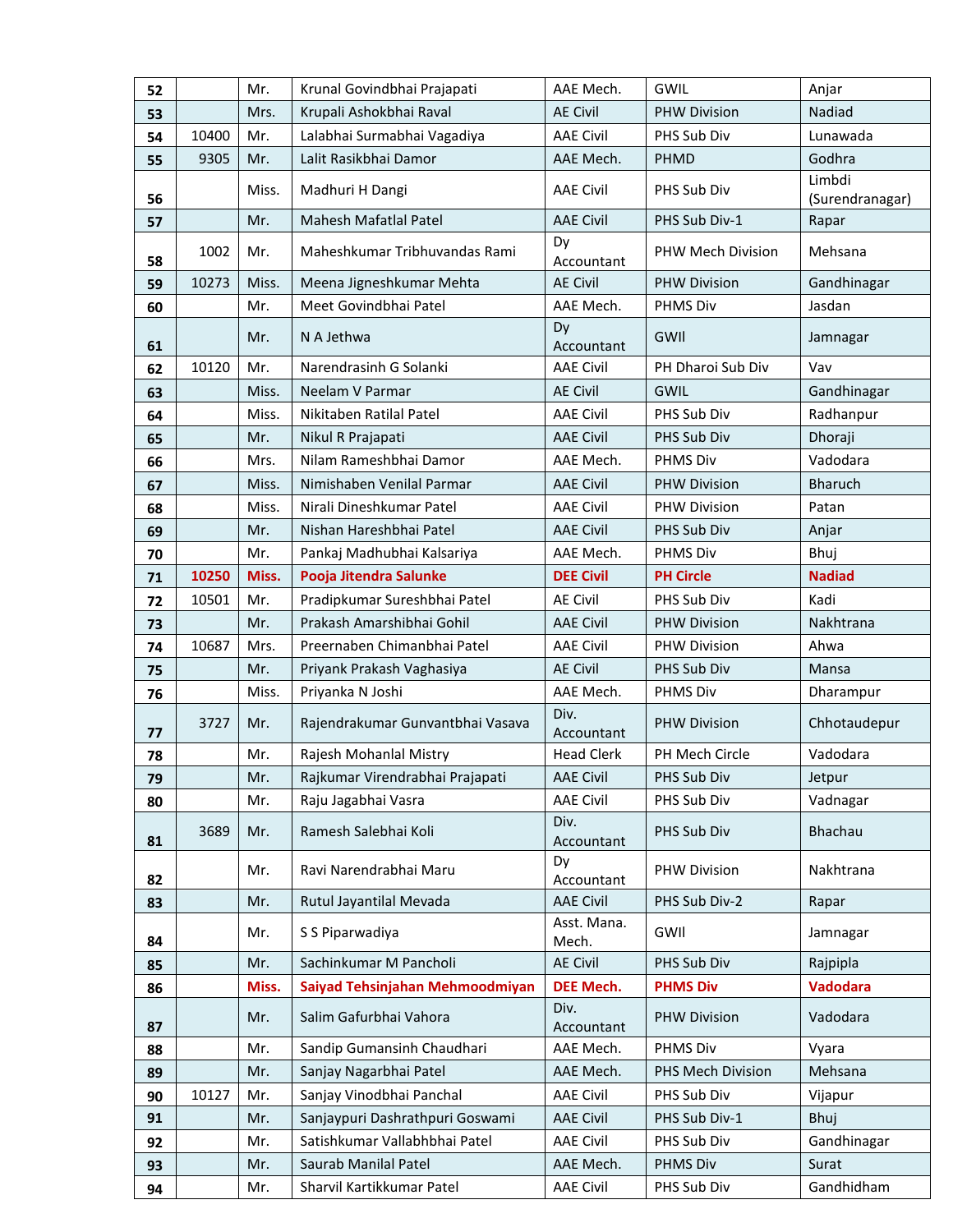| 95  |       | Mr.   | Shubham Vardhman Jain          | <b>AAE Civil</b>   | PHS Sub Div              | Mandvi (Kutchh)  |
|-----|-------|-------|--------------------------------|--------------------|--------------------------|------------------|
| 96  |       | Mr.   | Sunil Dalsukh Damor            | AAE Mech.          | <b>PHMS Div</b>          | Dahod            |
| 97  |       | Mr.   | Sunilkumar Dhirajlal Patel     | AE Mech.           | <b>PHMS Div</b>          | <b>Bharuch</b>   |
| 98  | 2881  | Mrs.  | Sunita Janubhai Pawar          | Asst. Sup.         | <b>PHW Division</b>      | Vansda           |
| 99  | 10203 | Mrs.  | Sunita Satyasinh Rathva        | AE Mech.           | <b>PHMS Div</b>          | <b>Bodeli</b>    |
| 100 |       | Mrs.  | Tarla Parshottam Budhbhatti    | Div.<br>Accountant | Zone-4                   | Bhuj             |
| 101 |       | Mr.   | Utsay Dasharathbhai Patel      | <b>AAE Civil</b>   | PHS Sub Div              | Vadnagar         |
| 102 |       | Mr.   | Vaibhay Achalkumar Shrivastav  | <b>DEE Civil</b>   | <b>PHS Sub Div</b>       | <b>Nakhtrana</b> |
| 103 | 8211  | Mr.   | Vaibhay Satish Shah            | Senior Clerk       | <b>PHW Mech Division</b> | Dahod            |
| 104 |       | Miss. | Varsha Amarjeet Mulani         | <b>DEE Civil</b>   | <b>HO, GWSSB</b>         | Gandhinagar      |
| 105 |       | Mr.   | Vishal Devendrabhai Khambhalia | Div.<br>Accountant | <b>PH Circle</b>         | Ahmedabad        |

### **List of Participants (Apprentice Engineer)**

| Sr No | <b>Name of Employee</b> |                                | <b>Designation</b> | <b>Office</b>       |
|-------|-------------------------|--------------------------------|--------------------|---------------------|
| 1     | Ms.                     | Aarti Jaysukhbhai Pandya       | Off. Asst.         | H.O, Gandhinagar    |
| 2     | Ms.                     | Anjali Rupeshbhai Shukla       | <b>DEO</b>         | GWIL, Surendranagar |
| 3     | Ms.                     | Bhagawati Jigneshbhai Joshi    | Off. Asst.         | H.O, Gandhinagar    |
| 4     | Mr.                     | Bhaveshbhai Vinodchandra Patel | Appr.              | Bharuch             |
| 5     | Mr.                     | Chaitanya Dhirajbhai Muvaliya  | Appr.              | H.O, Gandhinagar    |
| 6     | Ms.                     | Dhruvi Pragneshkumar Fadia     | Appr.              | H.O, Gandhinagar    |
| 7     | Mr.                     | Dipak Sudhirkumar Shah         | Appr.              | PHSSD, Sami         |
| 8     | Ms.                     | Disha Dineshbhai Bhadja        | Programmer         | NIC, Gandhinagar    |
| 9     | Mr.                     | Harshkumar Kiritkumar Patel    | Appr.              | PHSSD, Harij        |
| 10    | Mr.                     | Harshvadan Nileshbhai Patel    | Appr.              | PHSSD, Vadnagar     |
| 11    | Ms.                     | Hemangi Pravinbhai Vanol       | Appr.              | H.O, Gandhinagar    |
| 12    | Mr                      | Jigar Pankajkumar Gandhi       | Appr.              | H.O, Gandhinagar    |
| 13    | Mr.                     | Jigar R Prajapati              | Appr.              | PHMSD, Shankheshwar |
| 14    | Mr.                     | Jignesh Govindbhai Jadav       | Appr.              | PHSSD, Harij        |
| 15    | Mr.                     | Mainakkumar Kantilal Patel     | Appr.              | PHSSD, Patan        |
| 16    | Mr.                     | Parth Bipinbhai Patel          | Appr.              | H.O, Gandhinagar    |
| 17    | Ms.                     | Pooja Jitendrabhai Mevada      | Appr.              | PHSSD, Sidhpur      |
| 18    | Mr.                     | Riya Shaheri                   | Appr.              | H.O, Gandhinagar    |
| 19    | Ms.                     | Rumana M Pathan                | AE Appre,          | PHSSD, Rajpipla     |
| 20    | Mr.                     | Shashikant Jagdishbhai Rathod  | Appr.              | H.O, Gandhinagar    |
| 21    | Mr.                     | Sumit Mukeshkumar Trivedi      | Appr.              | <b>GWSSB</b>        |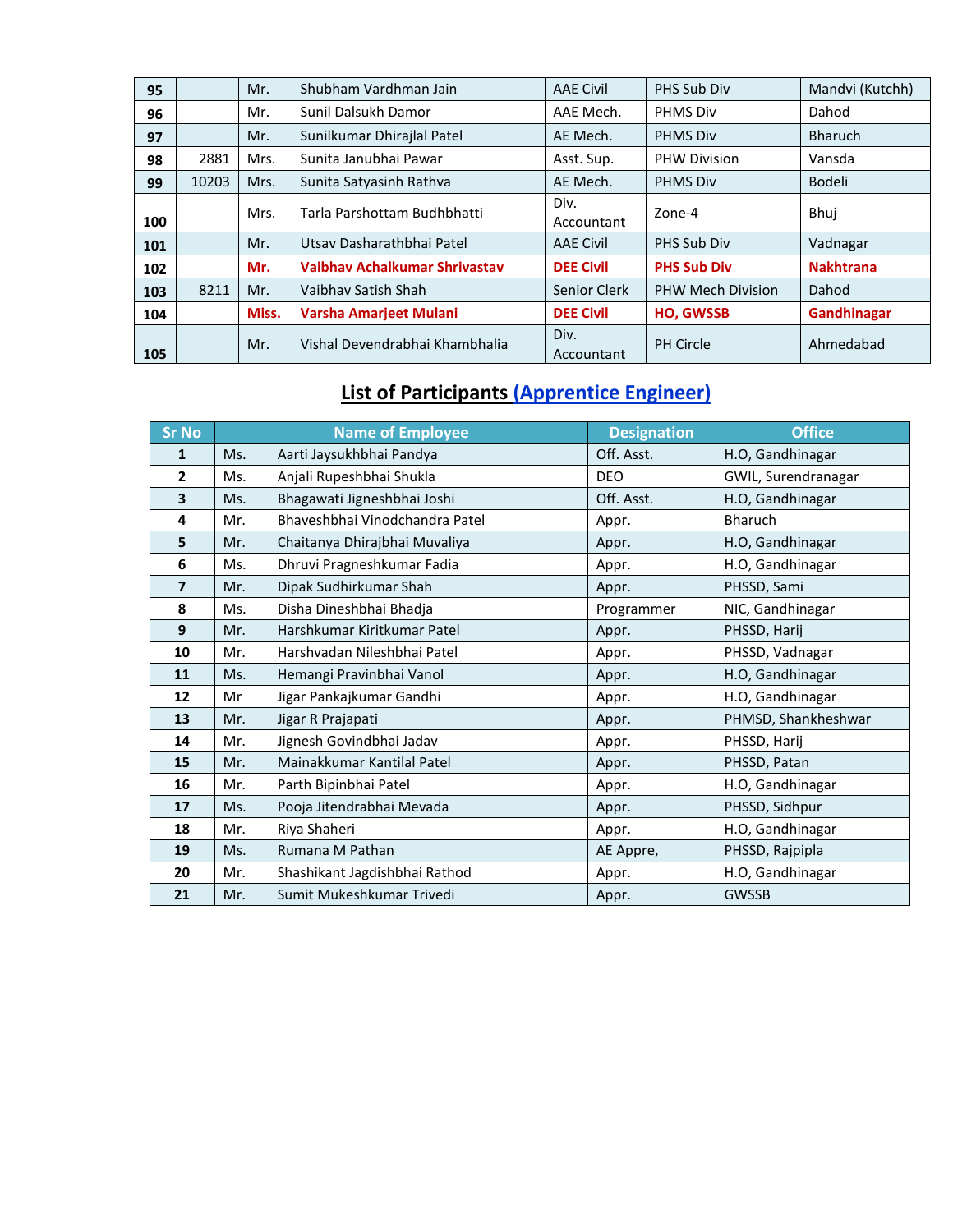### **Photo Gallery**

1. **Sh. Tushar Dholakia (IAS),** Member Secretary, GWSSB addressing the trainees



2. **Sh. Atul Rawal**, System Manager, Computer Cell, GWSSB addressing the trainees